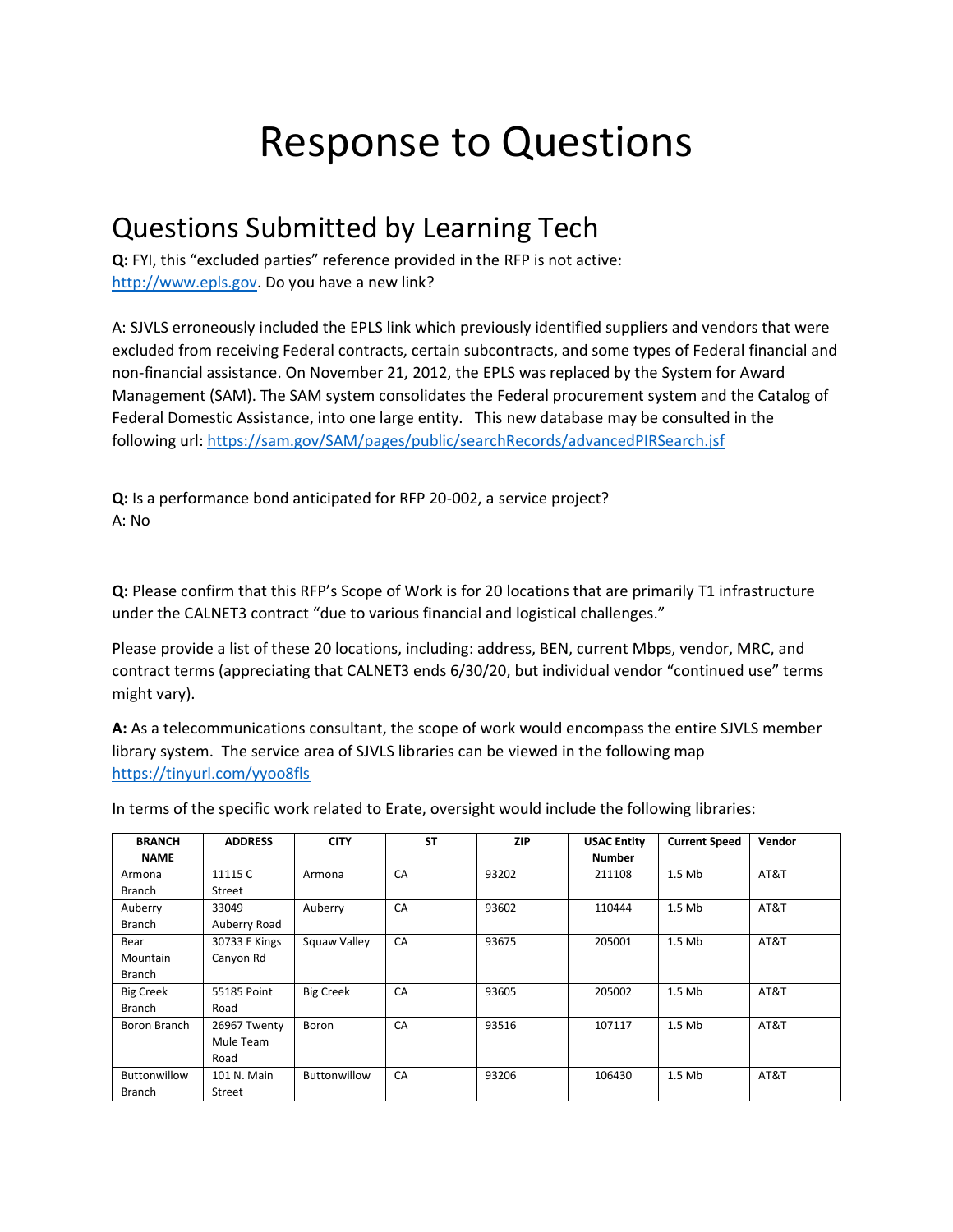| Delhi Branch                                                                            | 16881 West<br>Schendel<br>Road      | Delhi              | CA | 95315 | 110474   | 1.5 Mb               | AT&T |
|-----------------------------------------------------------------------------------------|-------------------------------------|--------------------|----|-------|----------|----------------------|------|
| El Portal<br><b>Branch</b>                                                              | 9670<br>Rancheria Flat<br>Road      | El Portal          | CA | 95318 | 210914   | 1.5 Mb               | AT&T |
| Fowler Branch                                                                           | 306 South 7th<br><b>Street</b>      | Fowler             | CA | 93625 | 194430   | 3 Mb (See<br>note)   | AT&T |
| Kern River<br>Valley Branch                                                             | 7054 Lake<br>Isabella Blvd          | Lake Isabella      | CA | 93240 | 106525   | 1.5 Mb (See<br>note) | AT&T |
| Piedra Branch                                                                           | 25385 E.<br>Trimmer<br>Springs Road | Sanger             | CA | 93657 | 205016   | 1.5 Mb               | AT&T |
| <b>Red Cloud</b><br><b>Branch</b>                                                       | 10332 Fiske<br>Road                 | Coulterville       | CA | 95311 | 210915   | 1.5 Mb               | AT&T |
| Shafter<br><b>Branch</b>                                                                | 236 James<br><b>Street Suite 2</b>  | Shafter            | CA | 93263 | 106618   | 1.5 Mb               | AT&T |
| Shaver Lake                                                                             | 41344<br>Tollhouse Rd.              | Shaver Lake        | CA | 93664 | 205026   | 1.5 Mb               | AT&T |
| Sierra Vista<br>Library Kiosk                                                           | 1050 Shaw<br>Ave.                   | Clovis             | CA | 93612 | 17009109 | 1.5 Mb               | AT&T |
| Snelling<br><b>Branch</b>                                                               | 15916N<br>Highway 59                | Snelling           | CA | 95369 | 110733   | 1.5 Mb               | AT&T |
| Teague<br><b>Branch</b>                                                                 | 4725 N. POLK                        | Fresno             | CA | 93722 | 17010919 | 1.5 Mb               | AT&T |
| Wawona                                                                                  | 7971<br>Chilnualna<br>Falls Rd      | Wawona             | CA | 95389 | 210912   | 1.5 Mb               | AT&T |
| Wofford<br>Heights<br><b>Branch</b>                                                     | 6400-B<br>Wofford Blvd              | Wofford<br>Heights | CA | 93285 | 106713   | 1.5 Mb               | AT&T |
| Yosemite<br><b>Branch</b>                                                               | 9042 Village<br><b>Drive</b>        | Yosemite           | CA | 95389 | 210913   | 1.5 Mb               | AT&T |
| Note: These<br>branches are<br>scheduled to<br>be migrating<br>to the CENIC<br>network. |                                     |                    |    |       |          |                      |      |

**Q:** Why were these 20 sites not included in CENIC or Califa contracts? What are the "various financial and logistical challenges?"

A: Many of these sites are outside outlying rural areas where connectivity is not economically feasible due to the costs associated with providing adequate connectivity.

Q: Can you provide a logical network diagram for these 20 sites? A: This will be provided to the vendor

The service area of SJVLS libraries can be viewed in the following map [https://www.google.com/maps/d/viewer?msa=0&mid=12SJy0p17HaRzjq0FSKAbsHqkBO4&ll=36.29770](https://www.google.com/maps/d/viewer?msa=0&mid=12SJy0p17HaRzjq0FSKAbsHqkBO4&ll=36.29770172339001%2C-119.33404200000001&z=8) [172339001%2C-119.33404200000001&z=8](https://www.google.com/maps/d/viewer?msa=0&mid=12SJy0p17HaRzjq0FSKAbsHqkBO4&ll=36.29770172339001%2C-119.33404200000001&z=8)